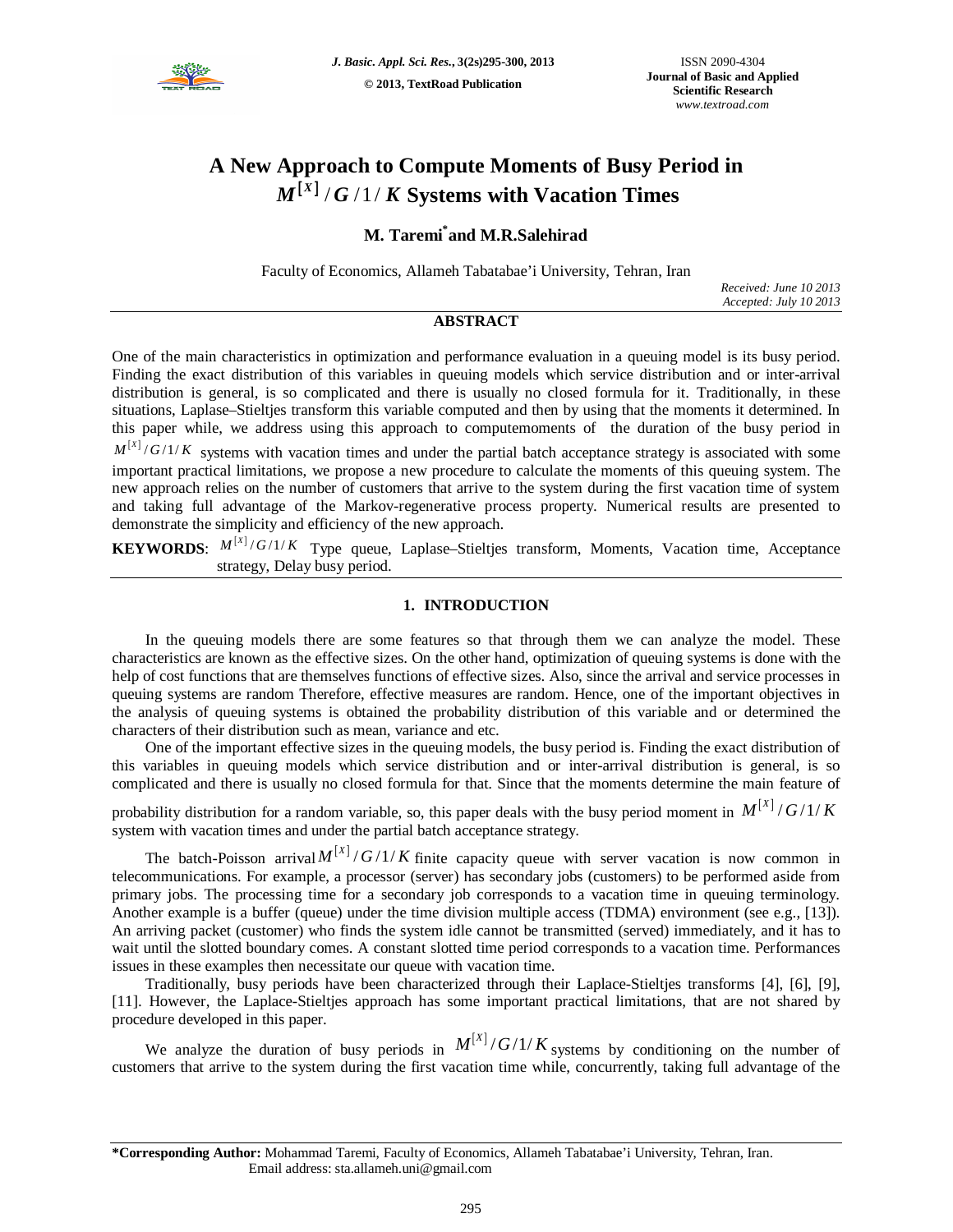Markov-regenerative structure of the number of customers in  $M^{[X]}/G/1/K$  systems (see, e.g., [7] for the definition and properties of Markov regenerative processes).

By busy period it is (usually) meant the period of time that starts when a customer arrives to an empty system and ends at the first subsequent time at which the system becomes empty (see, e.g., [1]. [12]). In this paper, we obtain results for the slightly generalized case of delay busy periods (see, e.g., [3]), where a busy period is initiated by some task other than the processing of an ordinary job.

We end this introduction with a brief outline of the paper. In Section  $II$  we introduce the studied our model, along with some relevant notation. In Section III we motivate and state the main result of the paper, which can be used to compute moments of the duration of delay busy periods of  $M^{[X]}/G/1/K$  systems, as it is illustrated through example in Section IV.

#### **2. The MODEL AND SOME NOTATION**

We consider an  $M^{[X]}/G/1/K$  queue, where K equals the number of waiting places in the queue, including the space for the customer that may be in service. We assume that the arrival epochs of the batches form a homogeneous Poisson process with intensity  $\lambda$  and the service times form a sequence of i.i.d. random variables with general distribution function  $G(.)$ . Service times are independent of the arrival process and are not affected by the discipline, and Customers accepted by the system are served by a single server exhaustively, i.e. the server serves the queue continuously until the queue is empty. As regards the customer acceptance policy, we consider what is known as partial blocking (see, e.g.,[14]) in which if at arrival of a batch of *l* customers there are only  $m, m < l$ , free position available in the system, then *m* customers of the batch enter the system and the remaining  $l - m$  customers of the batch are blocked.

In the case of delay busy periods, at a time when there are no customers in the system, the server is made unavailable for a time V, having distribution function  $V(.)$ . At the end of the delay (vacation) the server begins work with a backlog of however many customers (possibly none) have arrived during the delay and continues until there are none left.

We let  $(f_i)_{i \in N_+}$  denote the batch size probability function, where  $N_+ = \{1, 2, 3, ...\}$ , and  $f_i^{(r)}$  denotes the probability that the total number of customers in *r* customer batches is equal to *i*. Note that  $f_a^{(0)} = \delta_{0a}$ , and

$$
f_a^{(r)} = \sum_{i=r-1}^{a-1} f_{a-i} f_i^{(r-1)}
$$

for  $r \in N_+$  and  $a = r, r+1,...$ , where  $\delta_{ia}$  is the Kronecker delta function, i.e.,  $\delta_{ia} = 1$  if  $i = a$  and  $\delta_{ia} = 0$ otherwise.

In addition, we let  $p_a$ ,  $a \in N = \{0,1,2,...\}$ , denote the probability that *a* customers arrive during the vacation time. Then, by conditioning on the number of batches arriving during the vacation time, we have

$$
p_a = \sum_{r=0}^{a} f_a^{(r)} \alpha_r \tag{1}
$$

where  $\alpha_r$  is *r*–th mixed-Poisson probability with arrival rate  $\lambda$  and mixing distribution  $G(.)$  , i.e. (see, e.g., [5],[8]),

$$
\alpha_r(S) = \int_0^\infty \frac{e^{-\lambda s} (\lambda s)^r}{r!} dG_s(s).
$$
 (2)

#### **3. MOMENTS OF THE DURATION OF A BUSY PERIOD**

Let  $B_{i,K}$  be the duration of a busy period that starts with a backlog of *i* jobs when the queue has a total capacity of *K* jobs waiting. In this notation,  $B_{1,K}$  corresponds to the ordinary busy period.  $B_{i,K}$  is independent of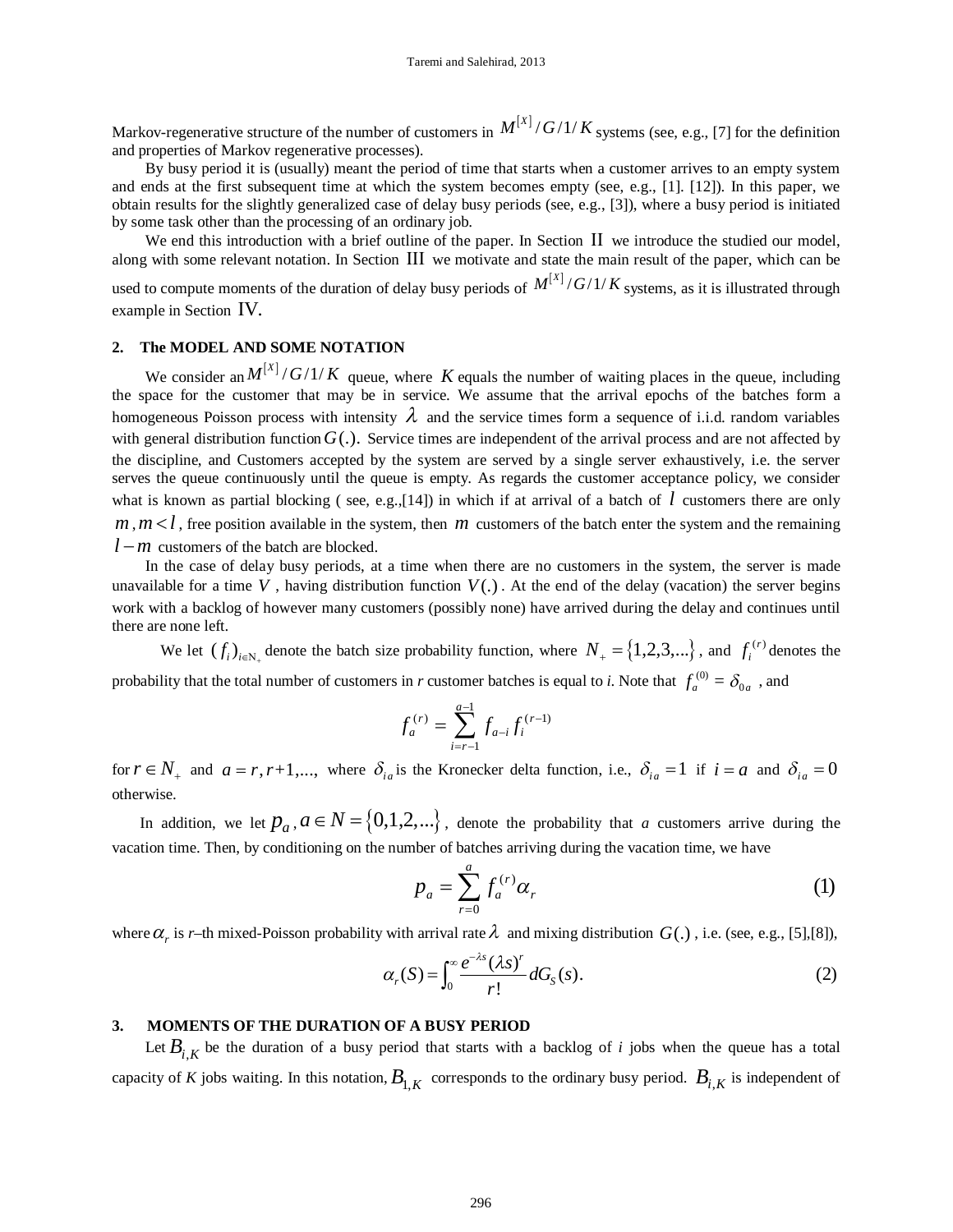the discipline so that the busy period is equivalent to the sum of *i* busy periods, the *j*-th one having length  $B_{1,K-i+1}$  because  $i-j$  spaces are occupied by original jobs. Thus,

$$
B_{i,K} = \bigoplus_{j=K+1-i}^{K} B_{1,j} \tag{3}
$$

Ξ

where  $\bigoplus$  denotes convolution of random variables, i.e., the sum of independent random variables.

 Now, considering the random variable representing the duration of the delay busy period with *K* waiting spaces by  $D_K$ , its Laplase–Stieltjes transform by  $\delta_K(t)$  and distribution function and Laplase–Stieltjes transform of  $B_{1,K}$  respectively by  $B_{1,j}(.)$  and  $\beta_{1,j}(t)$ , we derive the following result.

**Theorem 1.** The Laplase–Stieltjes transform for the distribution of the duration of a delay busy period for an  $M^{[X]}/G/1/K$  queue is

$$
\delta_K(t) = v_0(t) + \sum_{a=1}^{K-1} \omega_a(t) \prod_{j=K-a+1}^K \beta_{1,j}(t) + \sum_{a \ge K} \omega_a(t) \prod_{j=1}^K \beta_{1,j}(t),\tag{4}
$$

where  $\omega_a(t) = \int \sum f_a^{(r)} \frac{(\lambda V)}{r} e^{-(t+\lambda)v}$  $0 \t r=0$  $g(t) = \int_0^\infty \sum_{r=0}^a f_q^{(r)} \frac{(\lambda v)^r}{r} e^{-(t+\lambda)v} dV(v)$ . !  $\sum_{r=0}^{a} f(r) \left(\lambda v\right)^{r} e^{-\left(t+\lambda\right)v}$  $a^{(i)}$  |  $\angle$   $a^{i}$ *r*  $t = \int_{0}^{\infty} \sum_{r=0}^{a} f_{a}^{(r)} \frac{(\lambda v)^{r}}{r} e^{-(t+\lambda)v} dV(v)$ *r* ω (t) =  $\int_0^{\infty}$   $\sum_1^{a} f^{(r)} \frac{(\lambda v)^r}{(t^2 + \lambda^2)} e^{-(t + \lambda^2)}$  $-(t + \lambda)$  $= \int_{0}^{\infty} \sum_{r=0}^{N} f_a^{(r)} \frac{(\lambda V)}{r!} e^{-(t+\lambda)v} dV(v) \, .$ 

**Proof.** Let *A* be the number of arrivals during the vacation time. Then

$$
E\left[\exp(-tD_K)\middle|V=v,A=a,B_{\min(a,K),K}=x\right]=\exp[-t(v+x)],
$$

where  $x = 0$  if  $a = 0$ . For  $1 \le a \le K$ ,  $B_{a,K}$  can be replaced by its decomposition, given by (3). Then integrate with respect to  $B_{1,j}(\cdot)$ ,  $K+1-a \le j \le K$ , and apply the convolution theorem for Laplase transform so that  $\exp(-tx)$  is replaced with products of the  $\beta_{1,i}(t)$ . Finally, weight each term by the probability associated with the number of arrivals during the vacation time and integrate with respect to  $V(.)$ .

However, moments of our model may be obtained by differentiation of (4), but, this procedure for computing the higher moments, especially, when increasing capacity of the system, the complicated computation is needed. In the following theorem, we computation this moments by another way.

**Theorem 2.** The integer moments of the duration of delay busy periods for an  $M^{[X]}/G/1/K$  queue is

$$
E(D_K^m) = E(V^m) + \sum_{a=1}^{K-1} p_a E(B_{a,K}^m) + \sum_{a=1}^{K-1} p_a \sum_{j=1}^{m-1} {m \choose j} E(\overline{V}_a^j) E(B_{a,K}^{m-j}) + \sum_{a \ge K} p_a E(B_{K,K}^m) + \sum_{a \ge K} p_a \sum_{j=1}^{m-1} {m \choose j} E(\overline{V}_a^j) E(B_{K,K}^{m-j}), \tag{6}
$$

where  $m \in N$ .

**Proof.** We let  $\overline{V}_a$  denote the duration of the vacation time of the first delay busy period given that exactly *a* customers arrive to the system during his delay. If no customers arrive to the system during the vacation time of the first delay busy period, the delay busy period ends with terminate the vacation time. Otherwise, the customers that arrive to the system during the vacation time and are not blocked initiate, at end the vacation time, a multiple-busy period that is part of the first delay busy period under consideration and adds to the duration of the vacation time. Namely,

$$
(D_K | A = a) = \overline{V}_c \oplus B_{\min(a,K),K},
$$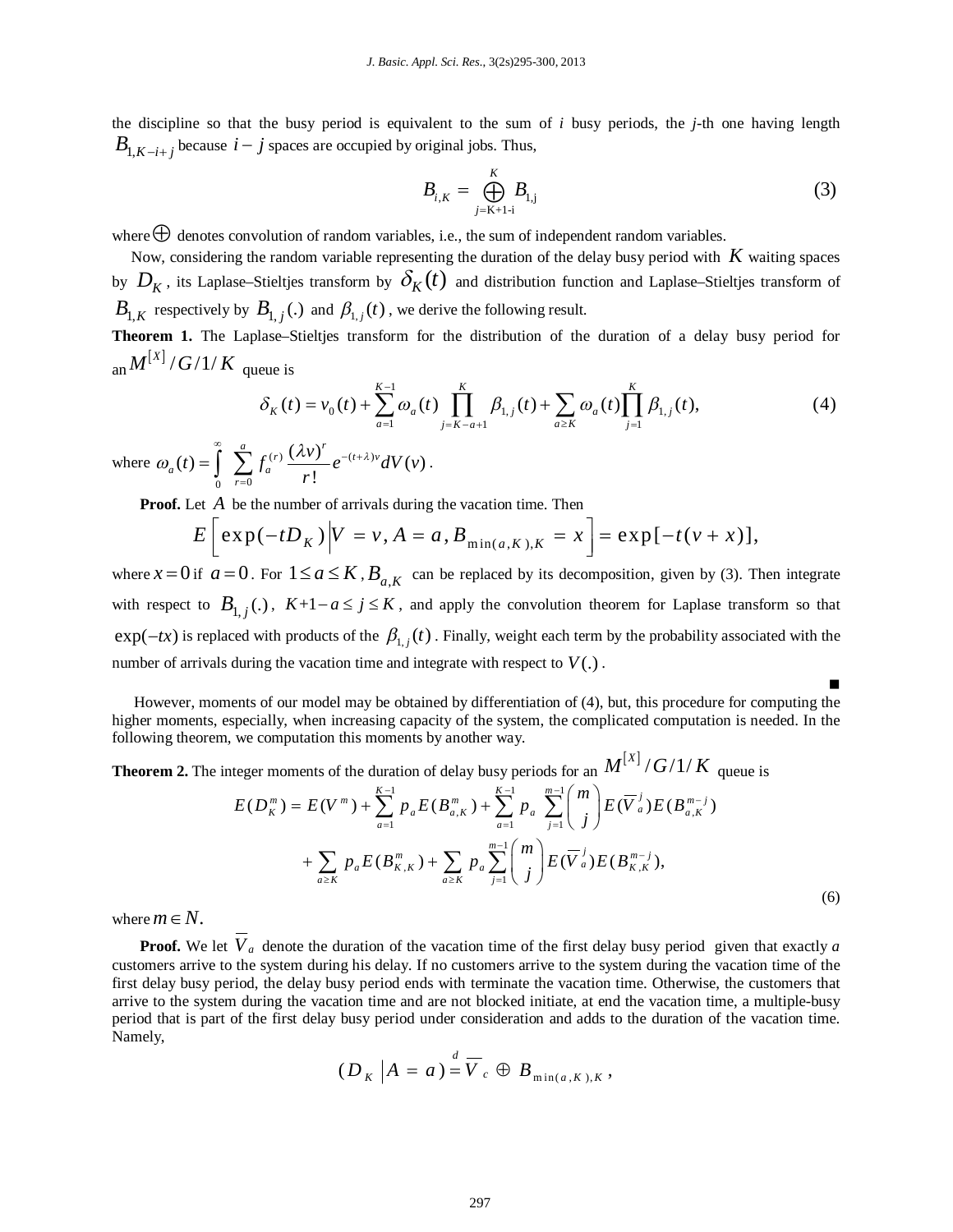*d*

where = denotes equality in distribution.

Taking into account that has probability function  $p_a$ , (1) leads to

$$
E(D_K^m) = \sum_{a=0}^{\infty} p_a E(\overline{V}_a \oplus B_{\min(a,K),K})^m
$$

with  $B_{0,K}$  denoting a random variable that is null with probability one. By using Newton's binomial formula in previous equation, we have

$$
E(D_K^m) = p_0 E(\overline{V}_0^m) + \sum_{a=1}^{K-1} p_a \sum_{j=0}^m {m \choose j} E(\overline{V}_a^j) E(B_{a,K}^{m-j}) + \sum_{a \ge K} p_a \sum_{j=0}^m {m \choose j} E(\overline{V}_a^j) E(B_{K,K}^{m-j})
$$

By separating the terms for which  $j = 0$  and  $j = m$  from the remaining terms in the previous equation, taking into account 0  $(V^m) = \sum p_a E(\overline{V}_a^m)$ , *a a a*  $E(V^m) = \sum p_a E(V)$  $=\sum_{a\geq 0}p_aE(\overline{V}_a^m)$ , we conclude equation (6).

As it mentioned, Pacheco and Riberio [10] has addressed arecursive algorithm to compute moments  $E(B_{a,K}^m)$ ,  $1 \le a \le K$ . In following theorem, we provide a simpler form for the computation the coefficients  $\left( p_a E[\overline{V}_a^l] \right)_{0 \le a \le K-2,0}$  $a^{L[V a]}$ <sub>0 $\le a \le K-2, 0 \le l \le m$ </sub>  $p_a E[V]$  $\leq a \leq K-2, 0 \leq l \leq n$ .

**Theorem 3.** The absolute moment of order *m*,  $m \in N_+$  , of conditional random variable  $\overline{V}_a$  , verifies

$$
p_a E[\overline{V}_a^m] = \sum_{j=0}^a \frac{(m+j)!}{\lambda^m j!} \alpha_{m+j} f_a^{(j)}, \tag{7}
$$

 $\blacksquare$ 

for  $a \in N$ , and, moreover,

$$
\sum_{a \geq K} p_a E(\overline{V}_a^m) = E(V^m) - \sum_{a=0}^{K-1} \sum_{j=0}^a \frac{(m+j)!}{\lambda^m j!} \alpha_{m+j} f_a^{(j)}.
$$
 (8)

**Proof.** For  $m \in N_+$  and  $a \in N$ ,

$$
p_{a}E[\overline{V}_{a}^{m}] = E\left[V^{m}1_{\{A=a\}}\right]
$$
  
\n
$$
= \int_{0}^{\infty} u^{m} \sum_{j=0}^{a} e^{-\lambda u} \frac{(\lambda u)^{j}}{j!} f_{a}^{(j)} dV(u)
$$
  
\n
$$
= \sum_{j=0}^{a} \frac{(m+j)!}{\lambda^{m} j!} \int_{0}^{\infty} e^{-\lambda u} \frac{(\lambda u)^{m+j}}{(m+j)!} dV(u) f_{a}^{(j)}
$$
  
\n
$$
= \sum_{j=0}^{a} \frac{(m+j)!}{\lambda^{m} j!} \alpha_{m+j} f_{a}^{(j)}
$$

Finally, equation (8) follows from equation (7) since  $\boldsymbol{0}$  $(V^m) = \sum p_a E(\overline{V}_a^m)$ , *a a a*  $E(V^m) = \sum p_a E(V)$  $=\sum_{a\geq 0}p_aE(\overline{V}_a^m)$ , thus implying that

$$
\sum_{a\geq K}p_aE(\overline{V}_a^m)=E(V^m)-\sum_{a=0}^{K-1}p_aE(\overline{V}_a^m).
$$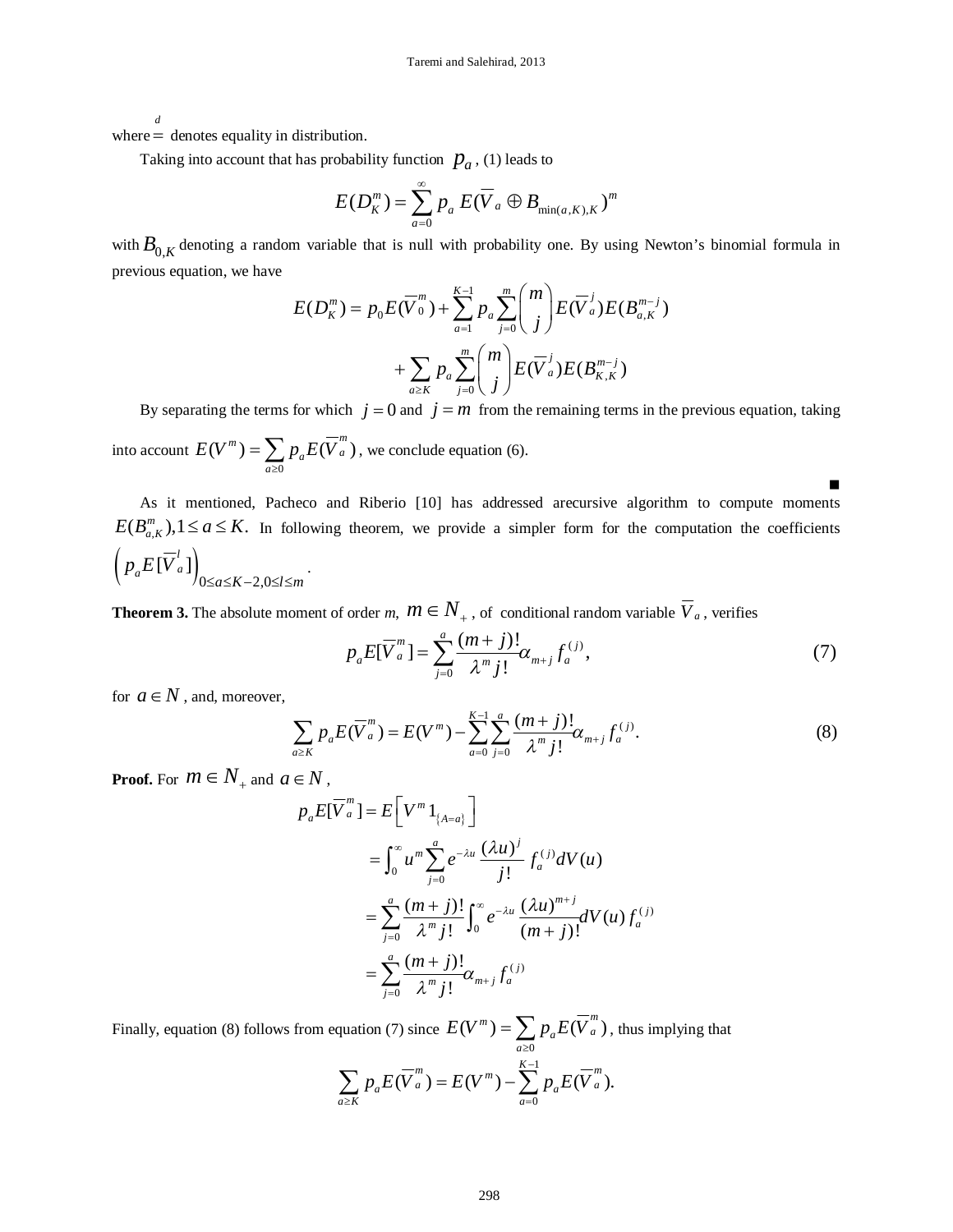The most immediate application of Theorem 2 is for the computation of the expected value of the duration of the delay busy period of  $M/G/1/K$  systems, in which case we conclude that

Ξ

$$
E(V_K) = E(V) + \sum_{j=1}^{K} E(B_{1,j}) \sum_{a=K-j+1}^{\infty} \alpha_a.
$$

This leads to equation derived by Miller [9] to compute the duration of a delay busy period of an  $M/G/1/K$ system.

#### **4. UMERICAL ILLUSTRATION**

In this section, we use the results proposed in the previous sections to compute moments of the duration of delay busy periods in  $M^{[X]}/G$  /1/K systems and illustrate the sensitivity of their associated duration of delay busy periods respect to service time distributions and traffic intensity.

Specifically, to evaluate the influence of the service time distributions we consider the following the service time distributions with common mean with positive mean  $\mu^{-1}$ : deterministic with value  $\mu^{-1}$ ,  $D(\mu^{-1})$ ; exponential with rate  $\mu$ ,  $M(\mu)$ ; Erlang with *k* phases,  $E_k = E_k(k\mu)$ ; and, Pareto with parameters  $(\beta, k)$  with  $\beta > 1$  and  $k = (\beta - 1)/\beta\mu$ ,  $P(\beta, (\beta - 1)/\beta\mu)$ . We let also  $EV_K (CV_K, SV_K)$ , and  $KV_K$  denote the expected value or mean (coefficient of variation, skewness and kurtosis) of the duration of delay busy period (see,e.g.,[2]).

Table **I** is relative to single arrival *M (G/1) K* systems with batch arrival rate  $\lambda = 0.95$ , unit service rate and exponential vacation time distribution with unit mean. This table shows how the duration of 1-busy periods evolves as the systemcapacity increases.

**Table I**. Expected value, coefficient of variation, skewness and kurtosis of the duration of delay busy period in  $M/G/1/K$  systems with arrival rate  $\lambda = 0.95$ , unit Service rate and exponential vacation time distribution with unit mean

|                | M/M(1)/1/K |                 |                |          | M/D(1)/1/K |          |         |          |
|----------------|------------|-----------------|----------------|----------|------------|----------|---------|----------|
| Κ              | $EV_{K}$   | CV <sub>r</sub> | $SV_{\kappa}$  | $KV_{K}$ | $EV_{K}$   | $CV_{K}$ | $SV_r$  | $KV_r$   |
| $\mathbf{I}$   | 1          | 1               | $\overline{2}$ | 9        | 1          | $\Omega$ |         |          |
| $\mathbf{2}$   | 1.9500     | 1.2246          | 2.3238         | 10.7353  | 2.5857     | 0.7831   | 2.0601  | 9.2439   |
| 3              | 2.8525     | 1.4525          | 2.7064         | 13.2209  | 4.2295     | 1.1130   | 2.3983  | 11.1232  |
| $\overline{4}$ | 3.7099     | 1.6573          | 3.0727         | 16.0158  | 5.7514     | 1.3688   | 2.7922  | 13.7982  |
| 5              | 4.5244     | 1.8420          | 3.4149         | 18.9797  | 7.1296     | 1.5846   | 3.1724  | 16.8247  |
| 6              | 5.2982     | 2.0108          | 3.7354         | 22.0580  | 8.3744     | 1.7736   | 3.5309  | 20.0654  |
| 11             | 8.6240     | 2.6995          | 5.1128         | 38.5952  | 13.0093    | 2.4914   | 5.0778  | 38.3280  |
| 16             | 11.1975    | 3.2334          | 6.2691         | 56.6381  | 15.7963    | 2.9953   | 6.3795  | 59.2408  |
| 21             | 13.1888    | 3.6739          | 7.3009         | 76.0173  | 17.4722    | 3.3691   | 7.5286  | 82.2161  |
| 26             | 14.7296    | 4.0475          | 8.2491         | 96.6351  | 18.4800    | 3.6485   | 8.5520  | 106.5821 |
| 31             | 15.9219    | 4.3684          | 9.1339         | 118.3832 | 19.0860    | 3.8555   | 9.4559  | 131.5239 |
| 36             | 16.8444    | 4.6456          | 9.9655         | 141.1300 | 19.4504    | 4.0068   | 10.2410 | 156.1573 |
| 41             | 17.5583    | 4.8856          | 10.7498        | 164.7177 | 19.6695    | 4.1158   | 10.9088 | 179.6343 |
| 46             | 18.1106    | 5.0931          | 11.4895        | 188.9643 | 19.8013    | 4.1929   | 11.4637 | 201.2428 |
| 51             | 18.5380    | 5.2721          | 12.1859        | 213.6676 | 19.8805    | 4.2468   | 11.9141 | 220.4774 |
| $\infty$       | 20         | 6.2450          | 18.7309        | 587.7692 | 20         | 4.3589   | 13.3061 | 298.0526 |

For illustration of the effects of service time distributionsand traffic intensityin the duration of delay busy periods, we consider in Figure  $M^{D(3)}/G/1/20$  systems for several service time distributions: deterministic, geometric, shifted binomial anddiscrete uniform distributions. The systems considered have deterministic batch size distribution with mean 3, batch arrival rate 1/3 and exponential vacation time distribution with unit mean